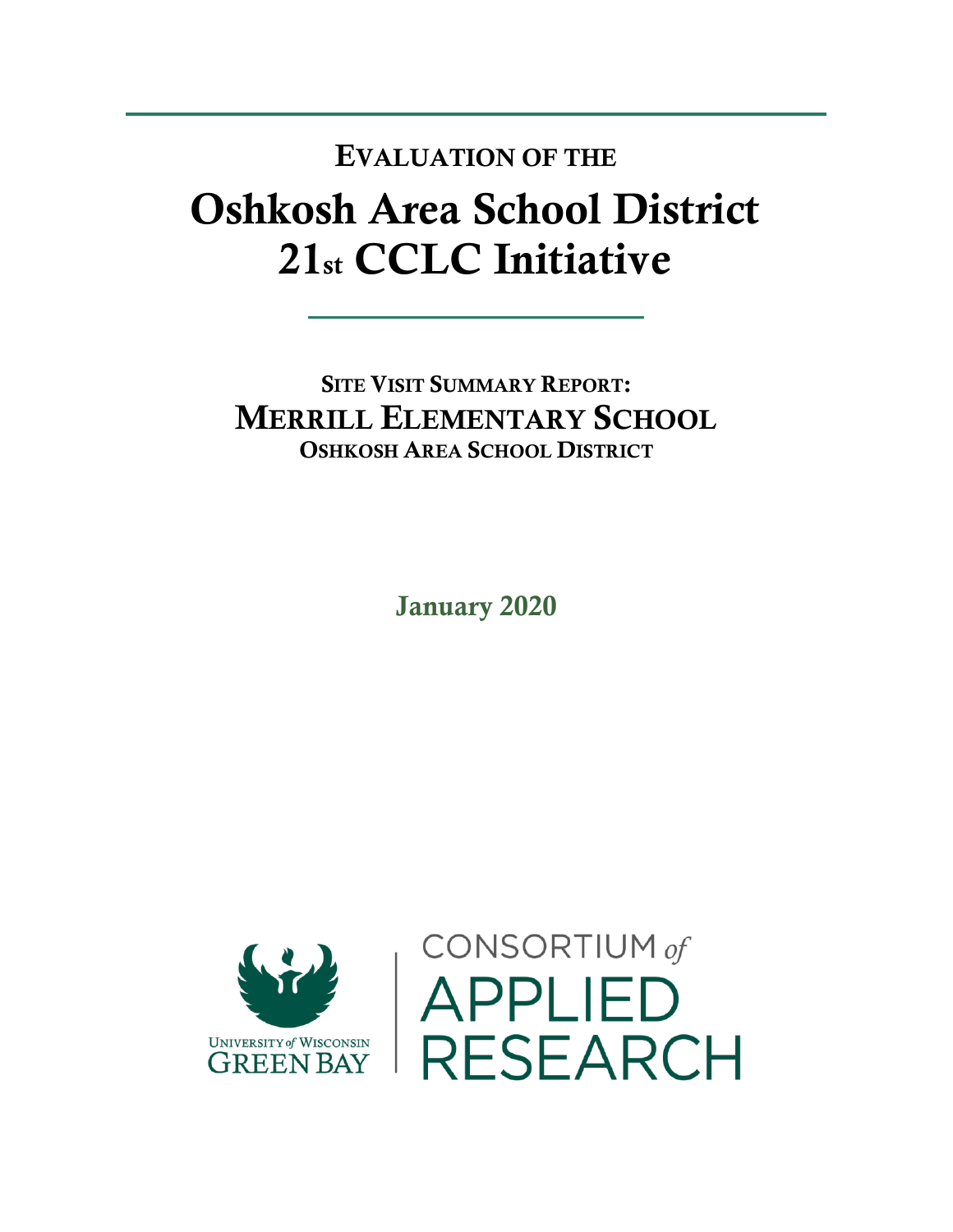|                                                                                                                                                                                                                                                                                                                                                                                                                                                                          | 1                                               | $\overline{2}$                                | $\mathbf{3}$ | 4                | <b>NR</b>                                                 |  |  |  |  |
|--------------------------------------------------------------------------------------------------------------------------------------------------------------------------------------------------------------------------------------------------------------------------------------------------------------------------------------------------------------------------------------------------------------------------------------------------------------------------|-------------------------------------------------|-----------------------------------------------|--------------|------------------|-----------------------------------------------------------|--|--|--|--|
| <b>Elements of Strong Programs</b>                                                                                                                                                                                                                                                                                                                                                                                                                                       | <b>Must</b><br><b>Address</b><br>and<br>Improve | <b>Some</b><br><b>Progress</b><br><b>Made</b> | Satisfactory | <b>Excellent</b> | <b>Cannot rate</b><br>based on<br>information<br>gathered |  |  |  |  |
| Focus Area 1: Program activities are geared toward rigorous academic and socio-emotional enrichment                                                                                                                                                                                                                                                                                                                                                                      |                                                 |                                               |              |                  |                                                           |  |  |  |  |
| 1. SUPPLEMENTAL ACADEMIC ENRICHMENT:<br>Academic activities, other than homework, are offered<br>to students that promote engagement and stimulate<br>thinking.                                                                                                                                                                                                                                                                                                          | $\overline{1}$                                  | $\overline{2}$                                | 3            |                  | <b>NR</b>                                                 |  |  |  |  |
| Program staff created lessons daily, following an academic schedule that included science, literacy, and math themes.<br>Students were observed on the day of the site visit to be making predictions using math skills, reading books in the library,<br>and completing homework/worksheets.                                                                                                                                                                            |                                                 |                                               |              |                  |                                                           |  |  |  |  |
| 2. OPPORTUNITIES FOR INDIVIDUAL SUPPORT:<br>Individual or small group tutoring, or one-on-one time,<br>is available for students who need additional academic<br>or emotional support.                                                                                                                                                                                                                                                                                   | $\overline{1}$                                  | $\overline{2}$                                | 3            |                  | <b>NR</b>                                                 |  |  |  |  |
| Tutoring was available for almost half of the participants based on need by a certified school day teacher. Small groups<br>were formed daily and rotated to ensure these students received tutoring at least one time per week.                                                                                                                                                                                                                                         |                                                 |                                               |              |                  |                                                           |  |  |  |  |
| <b>3. PROGRAM ACTIVITIES PROMOTE THE</b><br>DEVELOPMENT OF SOCIO-EMOTIONAL SKILLS:<br>Activities incorporate life-skills such as character<br>education, drug and alcohol prevention, anger<br>management skills, leadership skills, etc.                                                                                                                                                                                                                                | 1                                               | $\overline{2}$                                |              | $\overline{4}$   | <b>NR</b>                                                 |  |  |  |  |
| Program staff were observed to incorporate socio-emotional skills into programming. Staff explained expectations regarding<br>behavior and reminded students of the importance of being kind to one another. In addition, a behavioral specialist in the<br>school was going to administer socio-emotional lessons in the future.                                                                                                                                        |                                                 |                                               |              |                  |                                                           |  |  |  |  |
| Focus Area 2: Program activities are linked to the regular school day<br>4. LINKS TO THE SCHOOL DAY: Program staff<br>incorporate school curriculum into afterschool<br>programming and align activities with school standards.<br>Program utilizes school space and shares resources.                                                                                                                                                                                   | $\sim$                                          | $\overline{2}$                                |              |                  | <b>NR</b>                                                 |  |  |  |  |
| The afterschool program was aware of the school improvement plan and infused areas of focus on the improvement plan<br>into the program. The program had access to ample school space. To ensure school personnel remained willing to<br>cooperate with the program, the site coordinator had created a rotating schedule of which classrooms would be used each<br>quarter. This ensured teachers did not feel strained in welcoming the program into their classrooms. |                                                 |                                               |              |                  |                                                           |  |  |  |  |
| 5. SCHOOL PERSONNEL ACTIVELY INVOLVED<br>WITH THE PROGRAM: School-day teachers or other<br>school personnel participate directly or indirectly in the<br>administration of the program to support academic<br>enrichment.                                                                                                                                                                                                                                                | 1                                               | 2                                             |              | 4                | <b>NR</b>                                                 |  |  |  |  |
| One school day teacher worked for the program, in addition to the sign language interpreter and a paraprofessional. Other<br>school day teachers in the school were supportive of the program.                                                                                                                                                                                                                                                                           |                                                 |                                               |              |                  |                                                           |  |  |  |  |